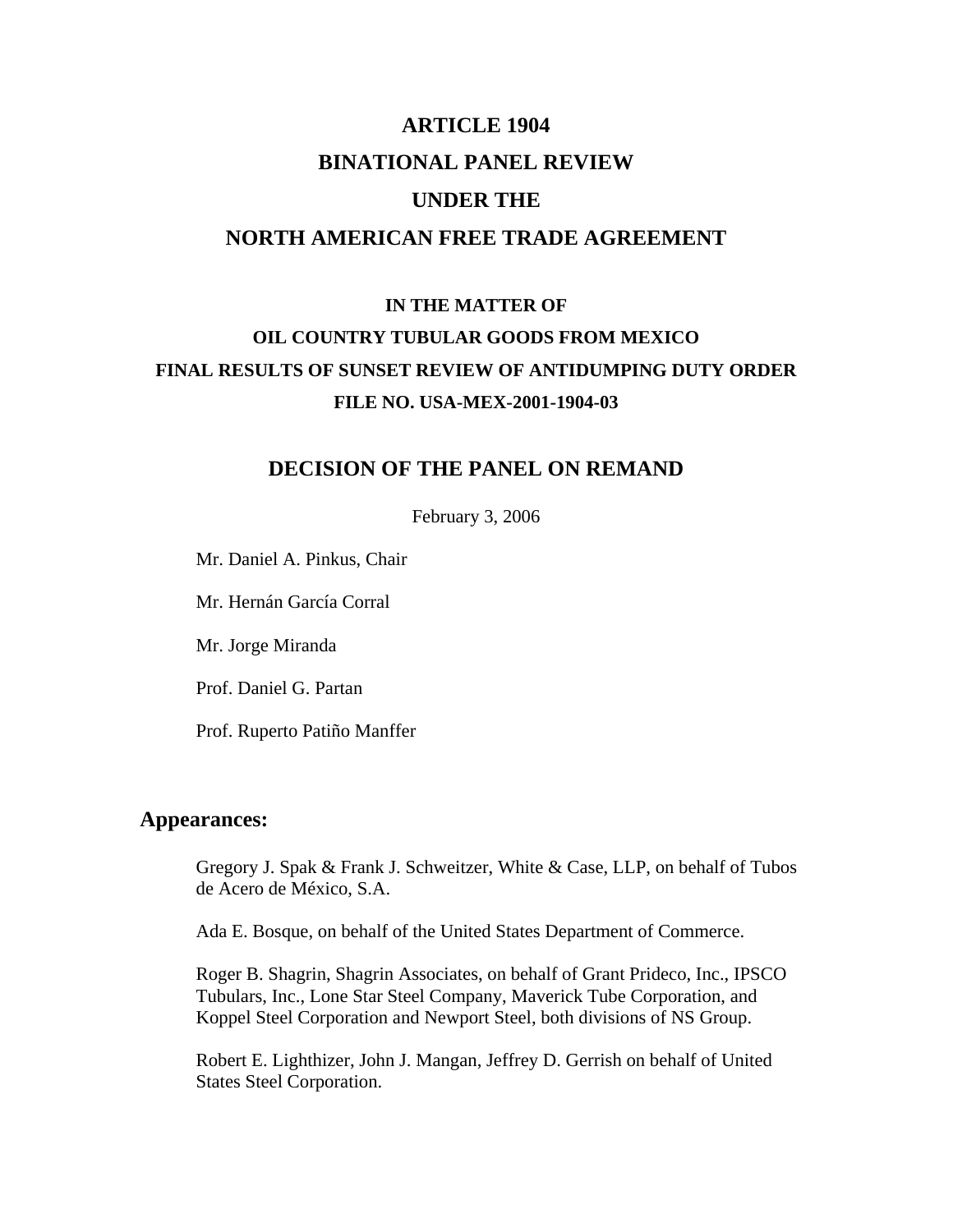### **I. INTRODUCTION**

 In our February 11, 2005 Decision, the Panel issued two basic instructions to the Department. These were:

 1. The Department is directed to determine whether the "other factors" raised by TAMSA in its "substantive response" to the initiation of the sunset review are "relevant" to the Department's "likelihood" determination. If the Department considers that TAMSA's "other factors" are not relevant, the Department is directed to explain the reasons leading to that decision.

2. As needed to consider its "likelihood" determination, the Department is directed to reopen the record for the limited purpose of investigating and factfinding concerning the relevance and bearing of TAMSA's "other factors" on the Department's determination of whether revocation of the antidumping duty order would be likely to lead to continuation or recurrence of dumping.

 TAMSA challenged the Department's May 13, 2005, Redetermination on Remand in certain respects as elaborated below.

#### **II. THE PANEL'S STANDARD OF REVIEW**

 As set out in the Panel's February 11, 2005, Decision, the authority of the Panel flows from NAFTA Chapter 19. Article 1904.1 provides that "each Party shall replace judicial review of final antidumping and countervailing duty determinations with binational panel review." Article 1904.2 requires that a panel apply the "statutes, legislative history, regulations, administrative practice and judicial precedents" upon which a court of the importing country (in this case, the United States) would rely in reviewing a final determination of the investigating authority. The standard of review to be applied by such a court (in this case, the U.S. Court of International Trade ("CIT")) is set forth in §5[1](#page-1-0)6a(b)(1)(B)(i) of the *Tariff Act of 1930*,<sup>*1*</sup> as amended, codified at 19 U.S. Code  $$1516a(b)(1)(B)(i)$ . That provision requires that the reviewing court "shall hold unlawful any determination, finding, or conclusion, found … to be unsupported by substantial evidence on the record, or otherwise not in accordance with law". Under this standard, the court (in this case, the Panel) does not engage in *de novo* review, and restricts its review to the administrative record.

 In reviewing the interpretation of statutes, the Panel follows the two-stage approach set forth by the Supreme Court in *Chevron, U.S.A. Inc. v. Natural Resources Defense Council Inc*., 467 U.S. 837 (1984). When reviewing an agency's construction of a statute that the agency administers, the panel is confronted with two questions:

<span id="page-1-0"></span><sup>&</sup>lt;sup>1</sup> Hereinafter references to provisions of the *Tariff Act of 1930*, as amended, are cited to the codification of the statutory provisions in Title 19 of the United States Code.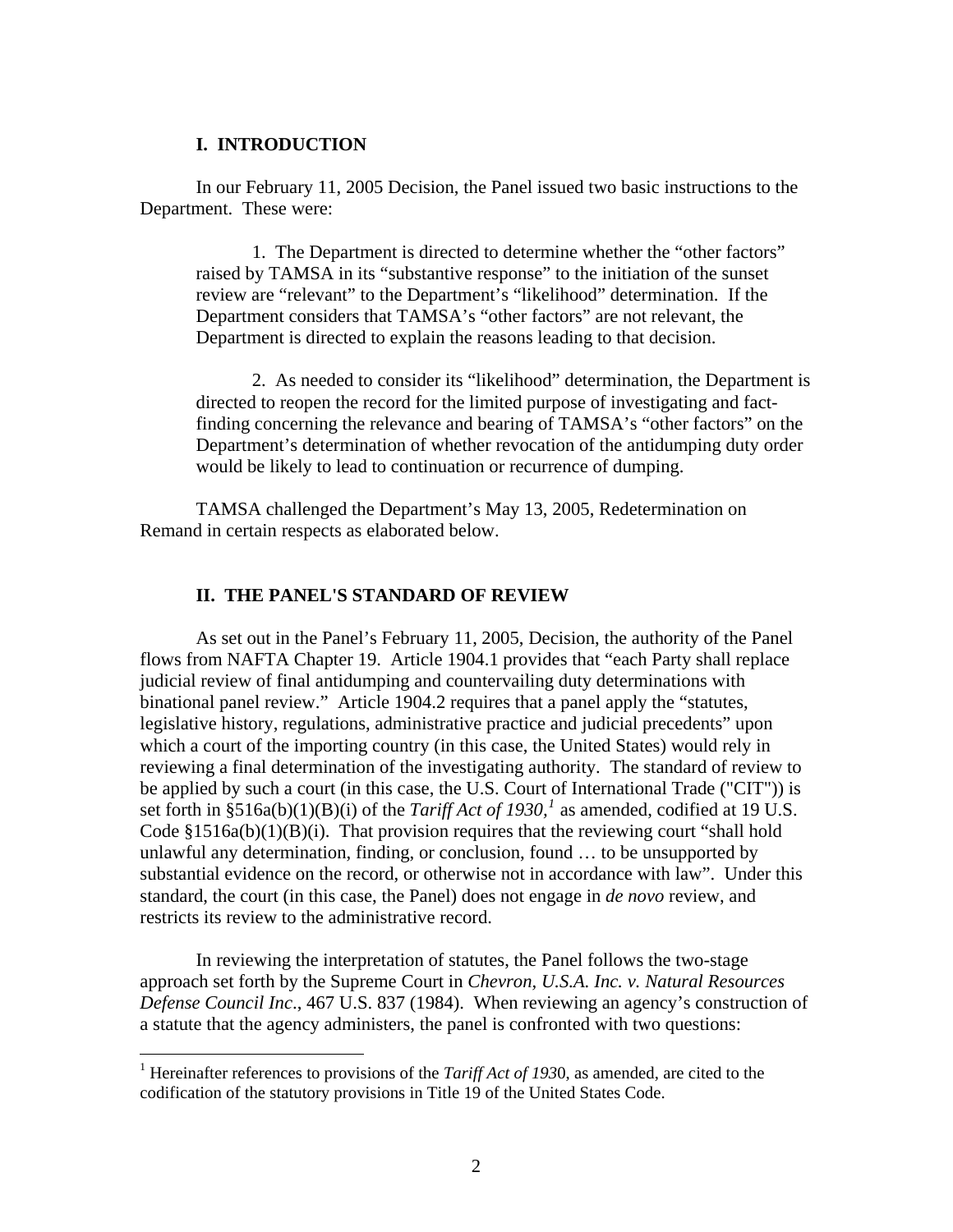First, … whether Congress has directly spoken to the precise question at issue. If the intent of Congress is clear, that is the end of the matter; for the [panel], as well as the agency must give effect to the unambiguously expressed intent of Congress. If, however, the [panel] determines that Congress has not directly addressed the precise question at issue, the [panel] does not simply impose its own construction on the statute, as would be necessary in the absence of an administrative interpretation. Rather, if the statute is silent or ambiguous with respect to a specific issue, the question for the [panel] is whether the agency's interpretation is based upon a permissible construction of the statute. *[I*d. at 842-43.]

 An agency's statutory interpretation is to be upheld if it is "sufficiently reasonable" even if it is not "the only reasonable construction or the one the court would adopt had the question initially arisen in a judicial proceeding." *American Lamb Co. v. United States,* 785 F.2d 994, 1001 (Fed. Cir. 1986).

The U. S. Court of Appeals for the Federal Circuit has held that Commerce's statutory interpretations enunciated in an administrative determination are "entitled to deference under *Chevro*n." *Pesquera Mares Australes Ltda. v. United States,* 266 F.3d 1372, 1382 (Fed. Cir. 2001). And the Department's regulations, adopted pursuant to notice and comment rulemaking are also entitled to a high level of deference. *See Koyo Seiko Co. v. United States,* 258 F. 3d 1340, 1347 (Fed. Cir. 2001).

Nonetheless, a panel must "assure that the agency has given reasoned consideration to all the material facts and issues" and that Commerce has explained how its legal conclusions follow from the facts in the record." *Greater Boston Television Corp. v. FCC,* 444 F.2d 841, 851 (D.C. Cir. 1970), *cert. denied,* 403 U.S. 923 (1971). The agency must "examine the relevant data and articulate a satisfactory explanation for its action including a rational connection between the facts found and the choices made". *Avesta AB v. United States,* 724 F.Supp. 974, 978 (CIT 1989) (quoting *Motor Vehicle Mfrs. Ass'n v. State Farm Mut. Auto Ins. Co.,* 463 U.S. 29, 43 (1983)), *aff'd,* 914 F.2d 233 (Fed. Cir. 1990), *cert. denied,* 403 U.S. 1308 (1991).

In addition, when an agency does need to fill in gaps in a statute, it must act consistently with the underlying purpose of the law it is charged with administering. A reviewing panel must "reject administrative constructions, whether reached by adjudication or by rulemaking, that are inconsistent with the statutory mandate or that frustrate the policy Congress sought to implement." *Hoescht Aktiengesellschaft v. Quigg,*  917 F.2d 522 (Fed. Cir. 1990) *(quoting Ethicon Inc. v. Quigg,* 849 U.S. 1422, 1425 (Fed. Cir. 1988), and *FEC v. Democratic Senatorial Campaign Comm.,* 454 U.S. 27, 32 (1981)).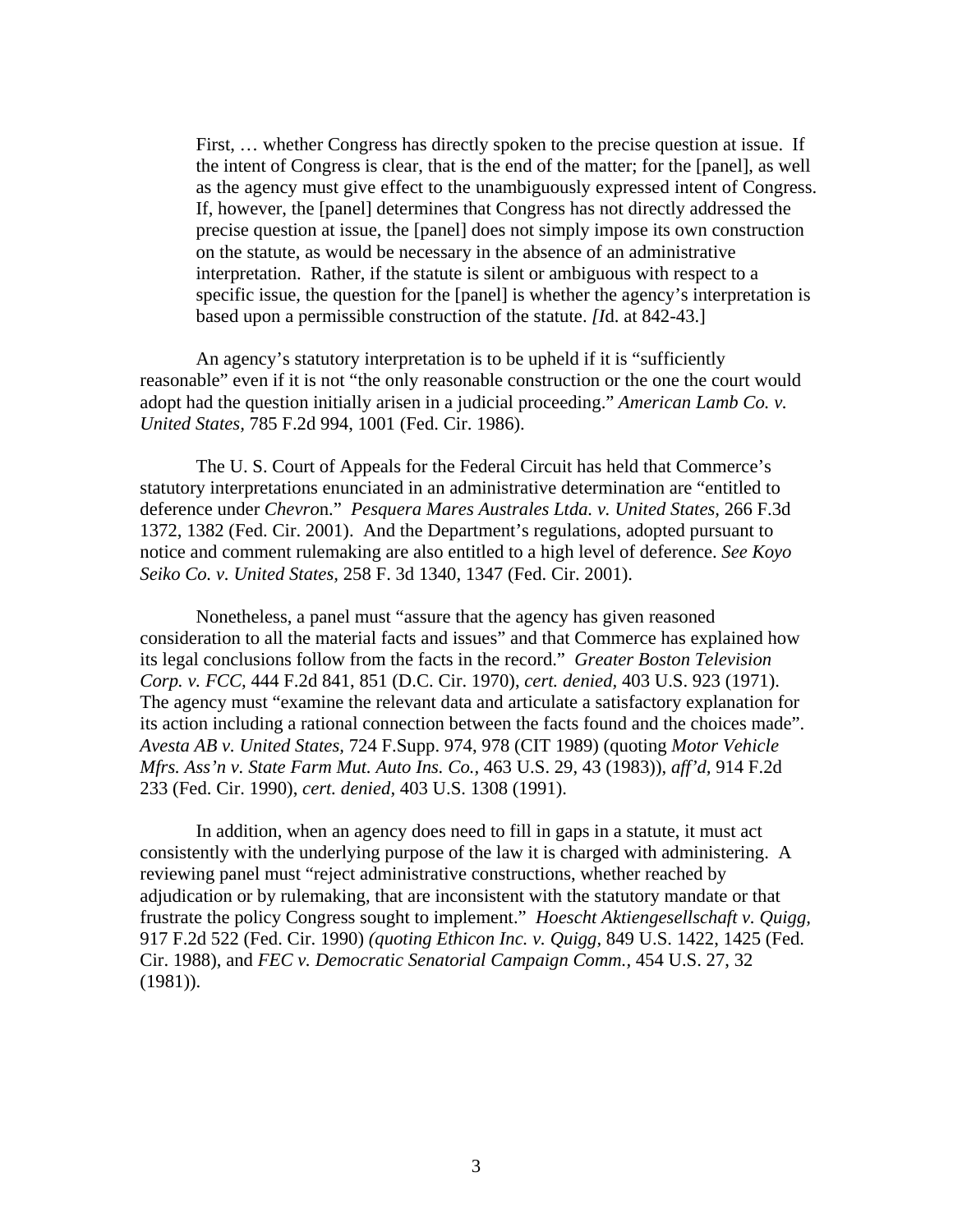# **III. ISSUES IN THE PRESENT PROCEEDING**

Several aspects of the matter are clearly established. First, the Department's dumping determination in the initial investigation is not subject to panel review in this proceeding. However, it is clear from the record in the present proceeding that in the initial investigation, the Department's finding of TAMSA's dumping resulted from the combination of two factors: Mexico's peso devaluation and TAMSA's considerable hard-currency (US-dollar denominated) debt. The peso devaluation significantly increased TAMSA's interest liabilities on its hard-currency debt, which in turn raised TAMSA's Cost of Production (COP) to levels above home market prices. This led to the determination of TAMSA's "normal value" on the basis of a "constructed value", the result of which was a dumping finding in the initial investigation. Dumping is a legal concept determined by an assessment of price differentials in which neither motivation nor intent are considered. Thus it is clear that the Panel must proceed on the basis that TAMSA's dumping has been established by the determination made in the initial investigation.

It is also clear in the "sunset" provisions of the anti-dumping law that TAMSA's post-order record of decreased exports establishes a presumption in favor of a "likelihood of continuation or recurrence" determination. Nevertheless, we remanded the "likelihood" determination to the Department because the Department had failed to consider the effect of "other factors" cited by TAMSA – principally the combination of Mexico's peso devaluation and TAMSA's high US-dollar denominated debt. TAMSA argues that the combination of these factors, which led to the Department's dumping determination in the initial investigation, were no longer significant in the sunset review period. In TAMSA's view, the record shows that TAMSA no longer had large hard currency debt in the sunset review period, and that there is no basis to expect additional massive peso devaluation. In its Redetermination issued May 13, 2005, however, the Department concluded: "[E]ven if the Department finds that [TAMSA's 'other factors'] are relevant to the Department's analysis, TAMSA has not demonstrated that these 'other factors' should change the Department's likelihood determination."<sup>[2](#page-3-0)</sup>

In its Redetermination, the Department also appears to accept that TAMSA has shown "good cause" to consider what role TAMSA's "other factors" may have played in TAMSA's export practices during the sunset review period. But, as discussed below, we find that the Department's Redetermination fails to provide an adequate reasoned analysis in support of its interpretation of the role played by TAMSA's hard currency debt. This finding leads us to the following conclusion: Under the governing law, the Department must determine whether the decrease in the magnitude of TAMSA's foreign currency denominated debt in the sunset review period rebuts the "likelihood" presumption that results from the decrease in TAMSA's post-order exports.

<span id="page-3-0"></span><sup>&</sup>lt;sup>2</sup> Final Results of Sunset Review of Antidumping Duty Order on Oil Country Tubular Goods ("OCTG") from Mexico, Redetermination on Remand at 47 (May 13, 2005).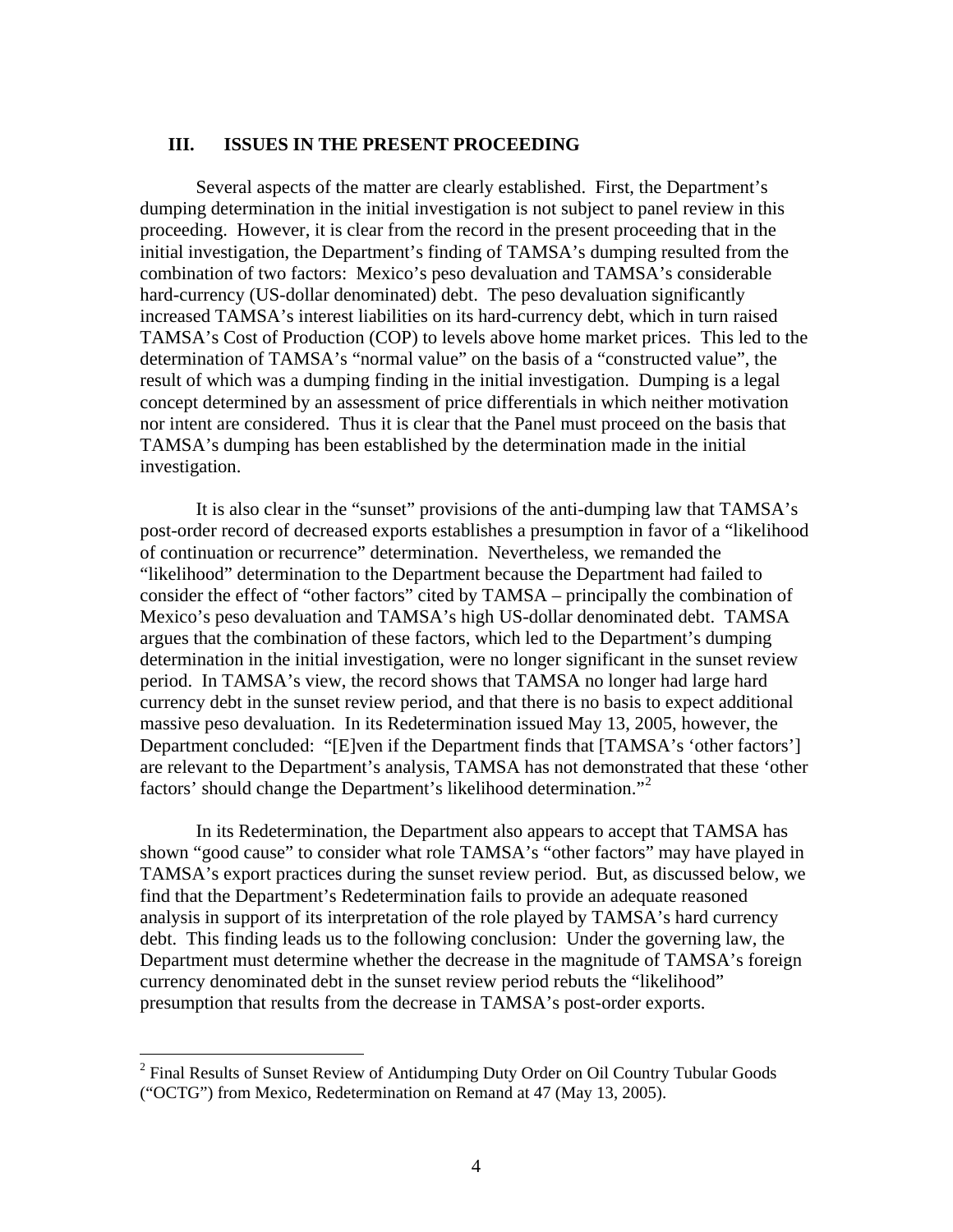The Panel's findings and conclusions on these matters, and on other issues raised by parties to this proceeding, are discussed in the sections that follow.

# **IV. DISCUSSION**

# **A. TAMSA's "OTHER FACTORS"**

The Department's Redetermination provides textual analysis and two appendixes from which we conclude that the exchange rate of the peso continued to decline during the sunset review period. However, the Department provides no comparable data with respect to the decline in TAMSA's US dollar-denominated debt. Hence it appears that the Department has failed to consider whether the substantial decrease in TAMSA's financial expense ratios offsets the "likelihood" presumption that results from the decrease in TAMSA's post-order exports. As TAMSA has pointed out, its financial expense ratio<sup>[3](#page-4-0)</sup> was close to 40% at the time of the initial dumping determination, whereas it fell to less than 2% during the sunset review period. We conclude that the Department's failure to consider a change of this magnitude in TAMSA's financial expense ratio, owing to the substantially lower dollar-denominated debt, renders the Department's likelihood determination unreasonable and unsupported by the evidence.

Our reasoning is as follows. TAMSA's high level of foreign currency debt in 1994 resulted in the finding of dumping in the initial investigation. The combination of Mexico's peso devaluation and TAMSA's foreign currency debt service raised its financial expense ratio to 39.5%. Since financial expenses are factored into cost of production (COP), in the initial investigation TAMSA's COP was determined to be higher than domestic prices. In such situations, home market sales at prices below COP are disregarded for purposes of calculating normal value since they are not in the ordinary course of trade.<sup>[4](#page-4-1)</sup> The exclusion of such sales may result in a determination that there are insufficient home market sales in the ordinary course of trade to use as the basis for calculating normal value, making it necessary to calculate normal value according to constructed value, which is built up taking the COP as the starting point. That is what happened here. The high financial expense ratio experienced by TAMSA as a result of the peso devaluation led to the determination of dumping. The substantial subsequent decrease in TAMSA's foreign currency debt may show that such a scenario is unlikely to recur.

The conclusions reached by the Department on the likelihood of future peso devaluation combined with a high level of foreign currency debt are therefore not supported by the evidence. The Department's findings do not take into account the magnitude of the decrease in TAMSA's dollar-denominated debt and the resulting dramatically lowered financial expense ratio. TAMSA's financial expense ratio was calculated at 39.5% during the initial investigation. But it fell to 1.96, 1.96, and 0% in

<span id="page-4-0"></span><sup>&</sup>lt;sup>3</sup>The terms "interest expense ratio" and "financial expense ratio" are used by both TAMSA and the Department without distinction.

<span id="page-4-1"></span><sup>&</sup>lt;sup>4</sup> Normal value is calculated from profitable home market sales, if any.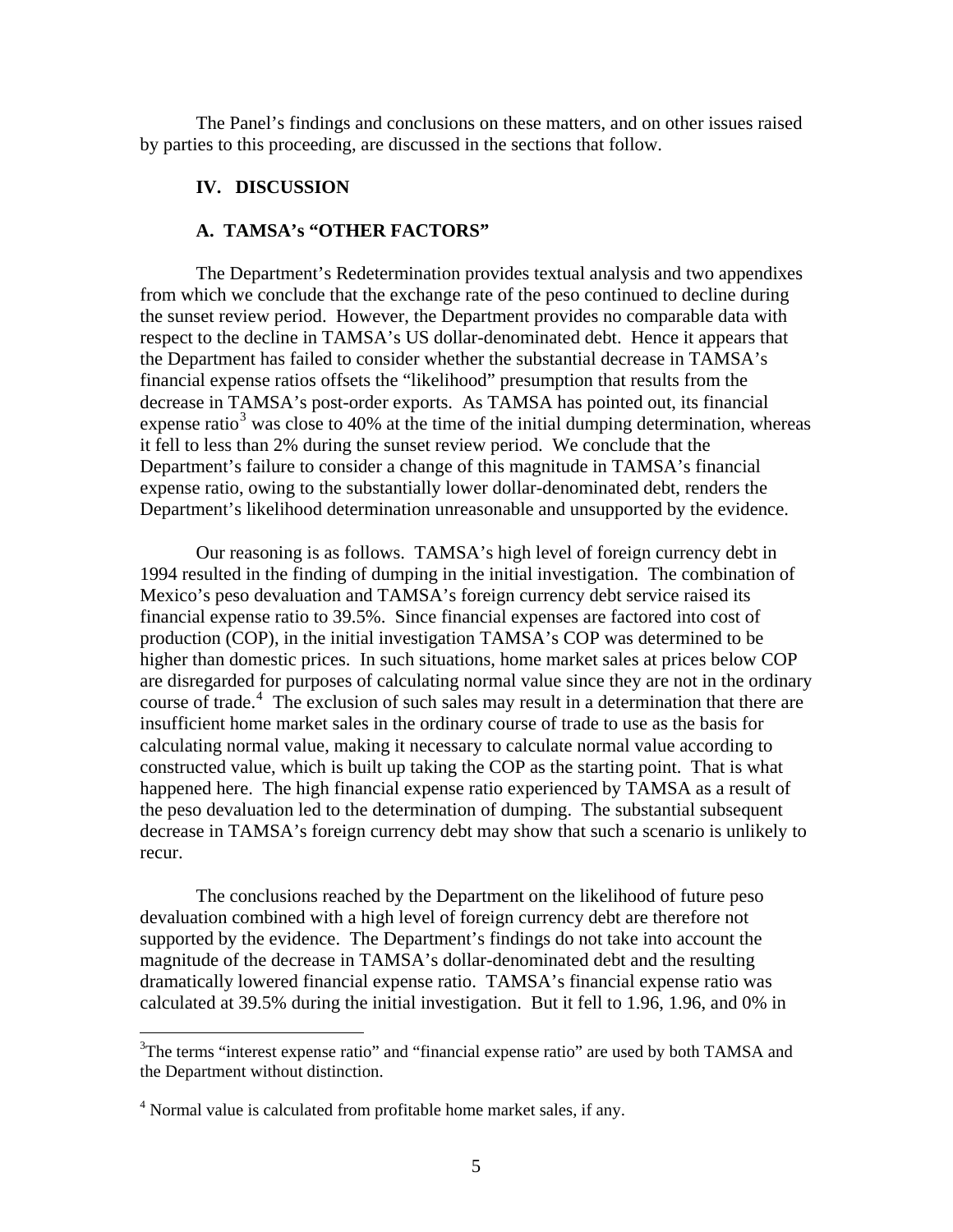the subsequent three annual reviews. Even though the cost of servicing each dollar of TAMSA's external debt may have been more expensive during the sunset review period, such foreign currency costs did not continue to be a major factor in calculating TAMSA's COP. Thus the lowered financial expense ratio in the annual reviews enabled the Department to determine normal value based upon profitable home market sales, with the result that TAMSA was found not to have dumped during the sunset review period.

Viewing the record as a whole, the "likelihood" presumption based on TAMSA's post-order record of decreased exports is the only basis for sustaining the Department's Redetermination on Remand. The evidence concerning the sharp difference in the interest expense ratios in the original investigation and in the sunset review period shows that what happened during the original investigation was not repeated during the sunset review period.<sup>[5](#page-5-0)</sup> We therefore conclude that TAMSA has made a substantial showing that the high financial expense ratio found in the initial investigation is unlikely to recur.

Considering that the Department failed to provide a reasoned analysis to support a conclusion that TAMSA's high financial expense ratio is likely to recur, we believe that TAMSA's evidence overcomes the likelihood presumption based upon the post-order decrease in TAMSA's exports. In other words, we conclude that the Department's Redetermination has not reasonably established that revocation of the antidumping duty order would be likely to lead to continuation or recurrence of dumping.

# **B. ADDITIONAL ISSUES**

#### **1. Dumping by Hylsa**

In addition to the issue as to whether dumping is likely to resume if the order is withdrawn, the Department based its Redetermination upon the conclusion that there was dumping during the Period of Review by Hylsa S.A. de C.V. ("Hylsa"), another Mexican producer. Hylsa is not a party to the present proceedings.

With respect to dumping by Hylsa during the sunset review period, the Statement of Administrative Action (SAA) requires the Department to make its likelihood determination on an order-wide basis. Hence dumping by Hylsa has properly been included in the Department's sunset review. As the Department pointed out, "[t]he period of the fourth administrative review on OCTG from Mexico fell within the sunset review period." The Department also observed that "[at] the preliminary determination,

<span id="page-5-0"></span> $rac{1}{5}$  TAMSA's proprietary "Second Comments on Draft Remand Determination" (Doc. # 1423) shows a consistent decrease in TAMSA's total liabilities throughout the review period. The record also contains accounting notes showing that TAMSA's long-term debt is payable in U.S. dollars and continuously diminished during the review period. The Department has not referred to any evidence showing that TAMSA is likely to incur additional foreign-denominated debt if the antidumping order is withdrawn.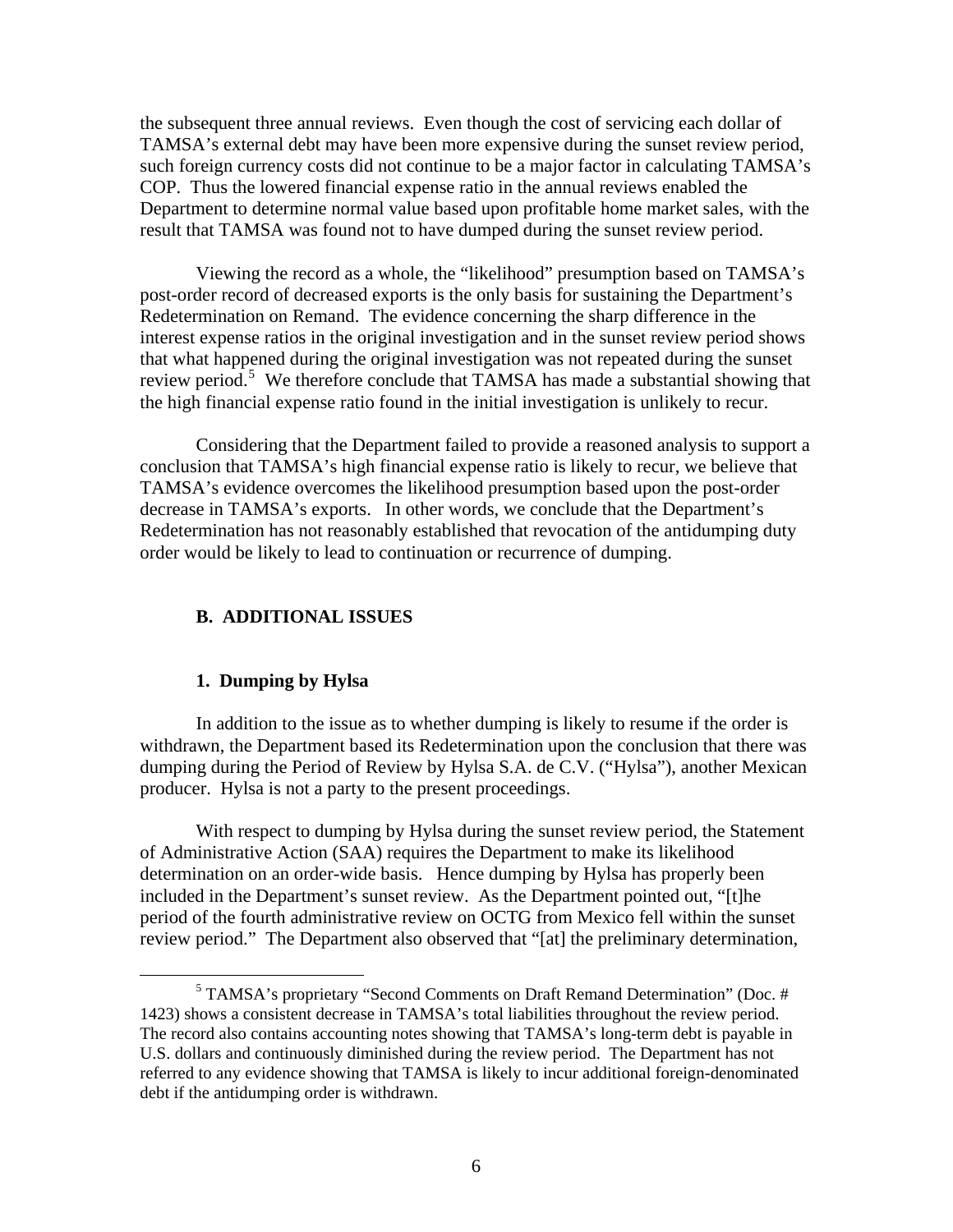the Department preliminarily found that Hylsa was dumping sales during the period of review."<sup>[6](#page-6-0)</sup>

Hylsa was included in the initial 1995 anti-dumping order. Although it appears that Hylsa was not investigated at that time, it was included in the "all others" category. In 1995, the Department assigned a 23.79% margin to TAMSA, the only respondent investigated. The Department assigned a margin of 21.79% to "all others." The 23.79% margin assigned to TAMSA was later reduced to 21.70% pursuant to a decision by a NAFTA Panel.<sup>[7](#page-6-1)</sup>

Hylsa requested first, second, and fourth administrative reviews and fully participated in them. The fourth review resulted in a determination of dumping (0.79%) that Hylsa is currently litigating before another NAFTA Panel (USA-MEX-2001-1904- 06). Hylsa's margins are included in the record in this proceeding in that they are part of the sunset review documents included by the Department.

Hylsa submitted comments in response to the Department's notice of initiation of the present sunset review. However Hylsa apparently did not seek revocation of the final sunset review determination either separately or together with TAMSA. Hence, Hylsa is not a party in the present case.

Accordingly, the record of any issues raised with respect to dumping by Hylsa is not included in the administrative record for the present case, and we cannot evaluate whether there is substantial evidence to support a likelihood of future dumping by Hylsa. Furthermore, as mentioned above, the Department's determination of dumping by Hylsa in the fourth administrative review has been appealed in a different proceeding before another Binational Panel.<sup>[8](#page-6-2)</sup> Hence, notwithstanding the order-wide scope of sunset review proceedings, we have no basis for determining in the present case whether, in accordance with the order-wide basis of sunset review determinations, the Department's "likelihood" determination in the present case properly reflects a final determination that Hylsa dumped during the sunset review period.

<span id="page-6-0"></span> $6$  Redetermination on Remand at 22, n.5 (May 13, 2005).

<span id="page-6-1"></span><sup>7</sup> *See* USA-95-1904-04, Oil Country Tubular Goods from Mexico, Department of Commerce Final Determination of Sales at Less than Fair Value (TAMSA) (Dec. 2, 1996).

<span id="page-6-2"></span><sup>8</sup> *See* USA-MEX-2001-1904-05, Oil Country Tubular Goods from Mexico, Department of Commerce Final Results of the 4th Antidumping Duty Administrative Review and Determination Not To Revoke (Hylsa) (active panel review).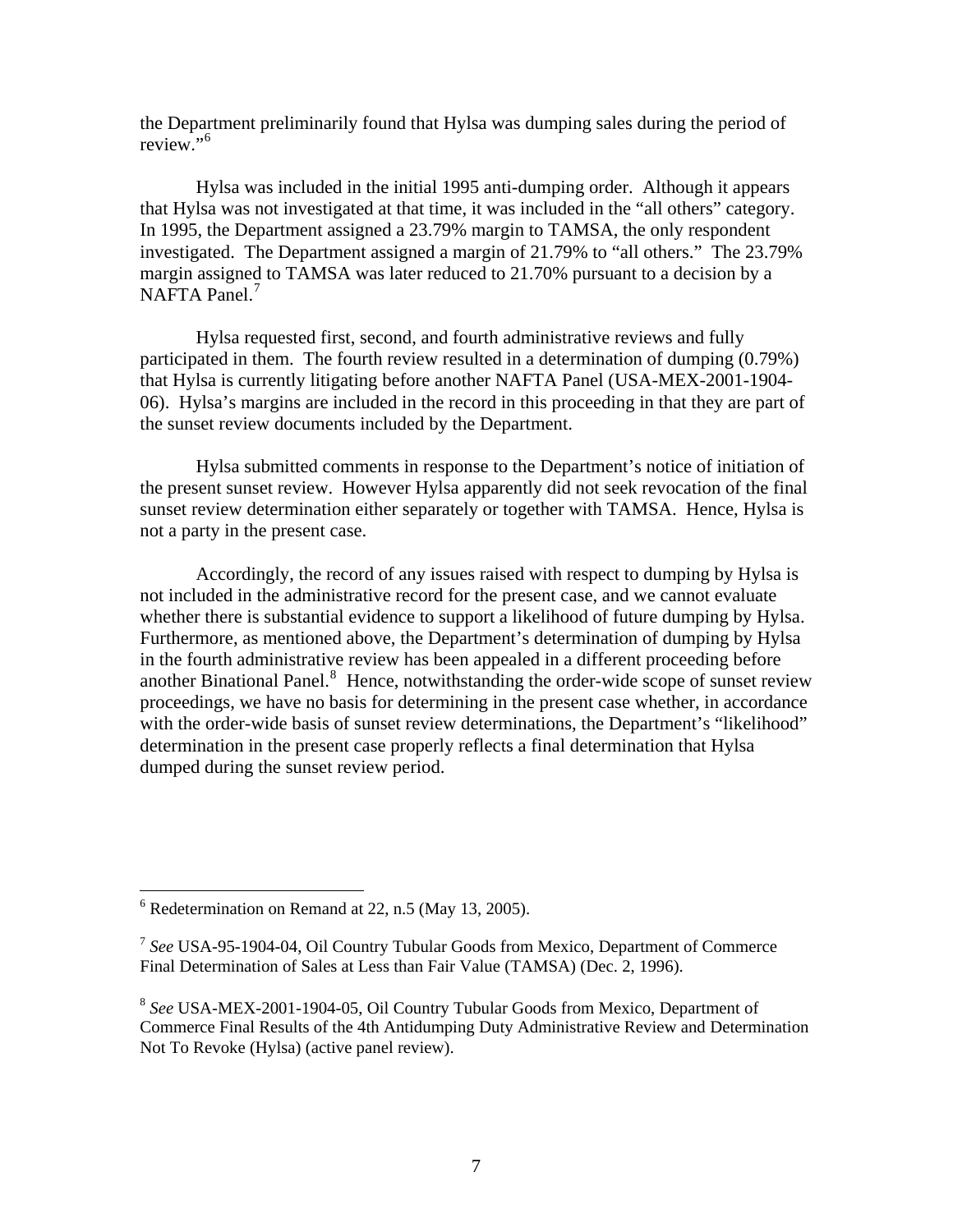## **2. TAMSA's "Business Decision"**

TAMSA argues that its decision not to export in substantial quantities during the sunset review period was a "business decision". Although post-order withdrawal from the export market is presumed to reflect inability to compete in the US market without dumping, it may not be unreasonable for a company to make a "business decision" to withdraw based on the added cost of anti-dumping duties triggered by US dumping orders – and related legal and other expenses. Nevertheless, the exporter must produce evidence to rebut the presumption of inability to compete; the exporter cannot simply rely on an assertion that its withdrawal from the market constituted a "business decision". In the present case, TAMSA's "other factors" must be considered to determine whether to set aside the presumption that follows from TAMSA's failure to export in substantial quantities during the sunset review period.

# **3. The Department's Draft Redetermination**

TAMSA argues that the Department's failure to explain the basis for changes made in its Draft Redetermination when it issued its Final Redetermination evidences a lack of serious consideration given to the "other factors" raised by TAMSA. Since we are reviewing the Department's Final Redetermination, not its working papers, the Panel has no authority to consider the reasons that may have led the Department to change its views.

# **4. The Panel's Legal Analysis**

Grant Prideco, Inc., IPSCO Tubulars, Inc., Lone Star Steel Company, Maverick Tube Corporation, Koppel Steel Corporation, and Newport Steel (collectively, "Domestic Interested Parties") argue that the Panel's elucidation of the SAA and Sunset Policy Bulletin's references to the production of information or evidence in the context of a showing of "other factors" represents "a serious violation of a NAFTA panel's mandate."[9](#page-7-0) According to the Domestic Interested Parties, the Panel's legal analysis amounts to legally impermissible statutory interpretation. The Domestic Interested Parties support their argument by citing NAFTA Article 1904(8) and NAFTA Implementation Rule  $73(6)$ , neither of which speaks directly to their proposition.<sup>[10](#page-7-1)</sup>

The Domestic Interested Parties state that:

<span id="page-7-0"></span> 9 Domestic Interested Parties Response to Rule 73 Challenge by TAMSA, at 1 (Jul. 1, 2005).

<span id="page-7-1"></span><sup>&</sup>lt;sup>10</sup> The cited section of NAFTA Art. 1904 (8) provides: "The panel may uphold a final determination, or remand it for action not inconsistent with the panel's decision."

The cited section of NAFTA Implementation Rule 72 provides: "the panel shall issue a written decision pursuant to Rule 72, either affirming the Determination on Remand or remanding it to the investigating authority…"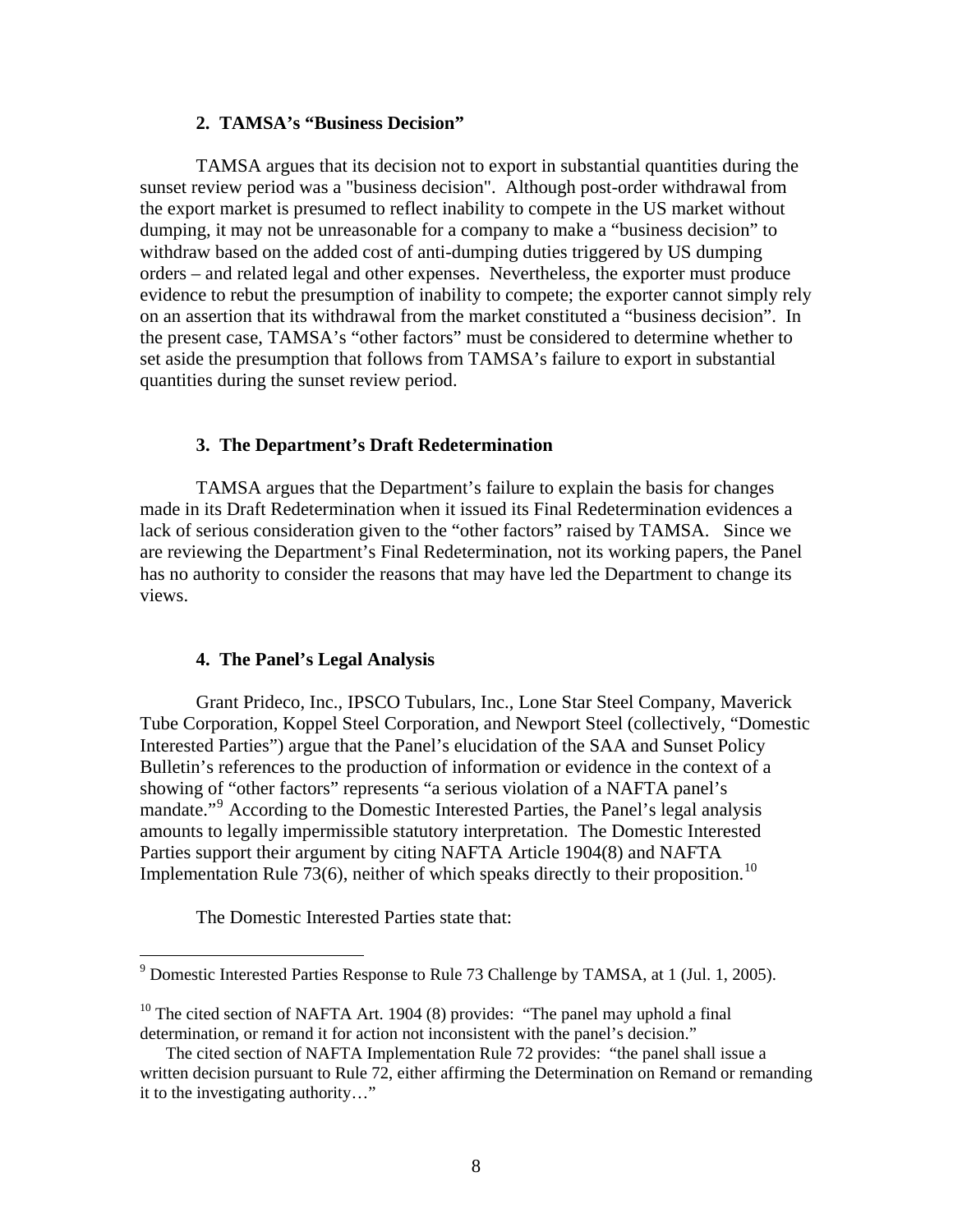[U]nlike the Court of International Trade, NAFTA Panels are not empowered to proclaim U.S. law and may not construe the interaction between the SAA and the Department's Policy Bulletin in the first instance. The NAFTA Panel may only ask the Department [to] provide an interpretation and then approve the interpretation or remand the matter. The Panel may not offer its own preferred statutory framework. $^{11}$  $^{11}$  $^{11}$ 

The Domestic Interested Parties misread the Panel's Decision and its support in the caselaw, and seemingly neglect that the main issue in the present review is whether TAMSA had produced sufficient evidence to rebut the statutory presumption in favor of a likelihood of recurrence determination.<sup>12</sup> Given the nature of the misstatements, we address them individually.

 The Domestic Interested Parties state that the "Panel's construction of the statute, which posits a 'burden of persuasion' for the 'opposing party' (apparently the domestic interested parties) is a fundamental misreading of the Sunset provisions and the Department's role in conducting Sunset Reviews."<sup>[13](#page-8-2)</sup> They then seek to explain why such a construction would be incorrect.

 The Panel made no such construction. In fact, the Panel expressly stated the contrary in our Decision of February 11, 2005. First, the Panel said that we understood the SAA reference to an opportunity "to provide information or evidence" as "*at most a burden analogous to a burden of production,* rather than to a burden of persuasion."<sup>[14](#page-8-3)</sup> Then, after explaining the nature of a burden of production, the Panel stated that we "need go no further on the burdens issue".<sup>[15](#page-8-4)</sup> The Panel acknowledged that no party has argued that the reference to "evidence" in the Sunset Policy Bulletin means that an interested party has the burden of persuasion.

The only time the Panel made reference to an "opposing party" was when we drew a theoretical distinction between a burden of production and a burden of persuasion, for the purpose of defining the nature of a burden of production. The theoretical nature of the sentence establishing this distinction is made clear by the subsequent sentence, which applies the distinction in the context of the sunset review process. The two sentences state as follows:

<span id="page-8-0"></span><sup>&</sup>lt;sup>11</sup> Domestic Interested Parties' Response to Rule 73 Challenge by TAMSA, at 2 (Jul. 1, 2005).

<span id="page-8-1"></span><sup>&</sup>lt;sup>12</sup> The Department made no such misinterpretation. *See* Department's Redetermination on Remand at 5-8 (May 13, 2005).

<span id="page-8-2"></span><sup>&</sup>lt;sup>13</sup> Domestic Interested Parties' Response to Rule 73 Challenge by TAMSA at 2 (Jul. 1, 2005).

<span id="page-8-4"></span><span id="page-8-3"></span><sup>&</sup>lt;sup>14</sup> Panel Decision at 16 (Feb. 11, 2005) (emphasis supplied).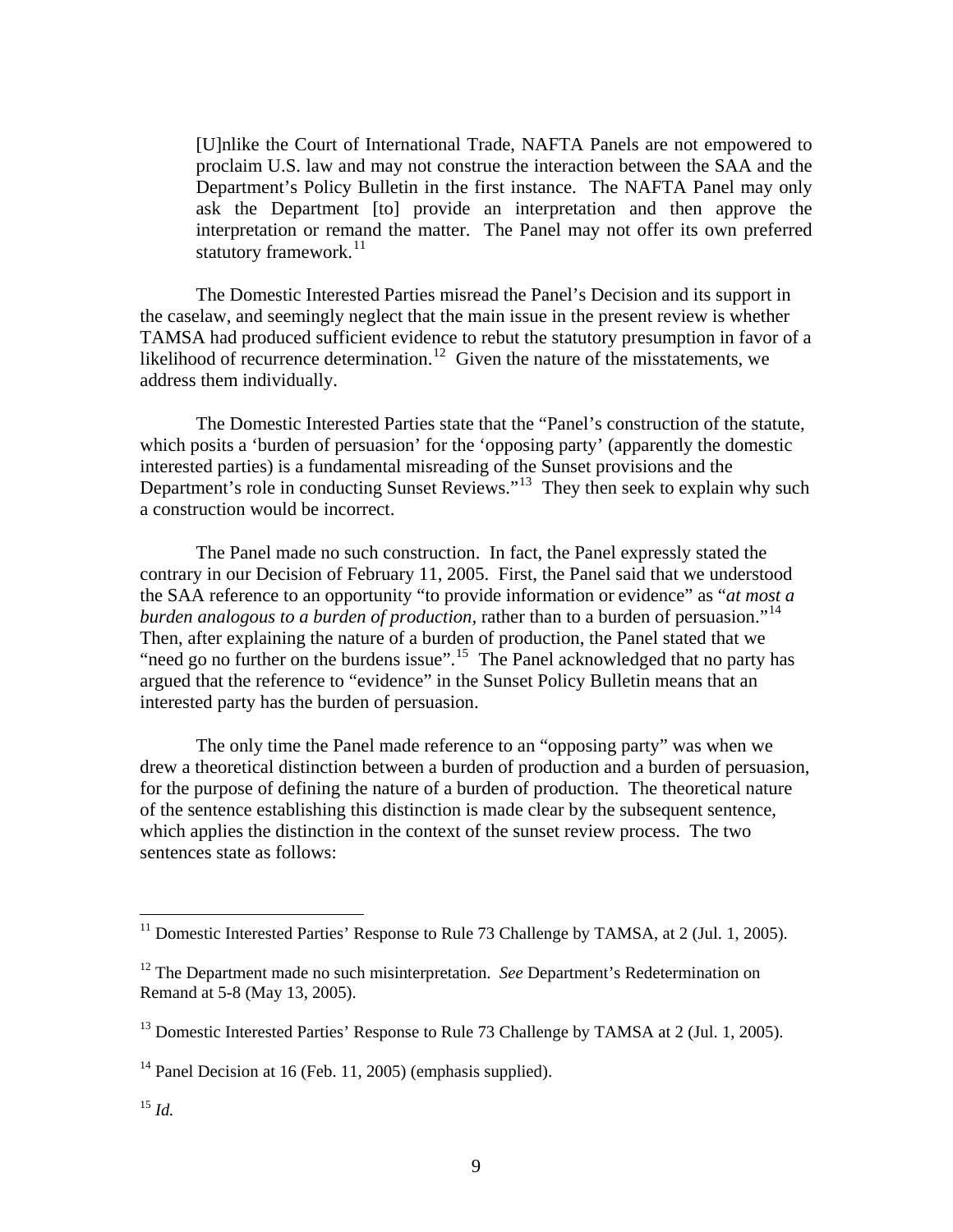Unlike a burden of persuasion, which would require a party to present evidence sufficient to establish a proposition, a burden of production would require a party to present evidence sufficient to make a *prima facie* showing of the proposition, thereby shifting the burden of persuasion to the opposing party. And, in the sunset review context, the SAA specifies only a burden to "provide information" of "other factors".[16](#page-9-0)

It is therefore clear that the Panel never *created* a burden of production. Instead, the Panel elucidated what is meant by an opportunity to provide information or evidence, words that have been explained in the same manner by the Court of International Trade and, most recently, by the Appellate Body of the  $WTO$ .<sup>[17](#page-9-1)</sup>

 Finally, the Domestic Interested Parties state that the Panel Decision both created a "burden of production" and shifted the "burden of persuasion" from the respondents to the Domestic Interested Parties.[18](#page-9-2) That is incorrect. As stated above, the Domestic Interested Parties simply misread our Decision where we engaged in a theoretical discussion.

# **V. THE PANEL'S ORDERS ON REMAND**

The Department is directed to determine whether the decrease in the magnitude of TAMSA's foreign currency denominated debt in the sunset review period outweighs the "likelihood" presumption that results from the decrease in TAMSA's post-order exports.

If the Department determines that the lower level of TAMSA's foreign currency denominated debt does not outweigh the "likelihood" presumption that results from the decrease in TAMSA's post-order exports, the Department is directed to explain the reasons leading to its determination.

If the Department determines that the lower level of TAMSA's foreign currency denominated debt in fact outweighs the "likelihood" presumption that results from the

<span id="page-9-0"></span> $16$  Panel Decision at 16 (Feb. 11, 2005).

<span id="page-9-1"></span> $17$  The CIT has held that the "interested party" bears the burden to raise the issue "with sufficient clarity to put Commerce reasonably on notice" of the information that it needs to consider in a full sunset review. *AG der Dillinger Hüttenweke v. United States*, 193 F.Supp. 2d 1339, 1348-50 (CIT 2002). The Appellate Body of the WTO recently held that "the factual scenarios of the SPB must not be mechanistically applied. The responding parties do have a responsibility to submit information and evidence in their favour, particularly about their pricing behaviour, import volumes, and dumping margins". United States–Anti-Dumping Measures on Oil Country Tubular Goods (OCTG) from Mexico, WT/DS282/AB/R at para. 201 (2 Nov. 2005).

<span id="page-9-2"></span><sup>&</sup>lt;sup>18</sup> Domestic Interested Parties' Response to Rule 73 Challenge by TAMSA at p. 3 (Doc. 57, July 1, 2005).